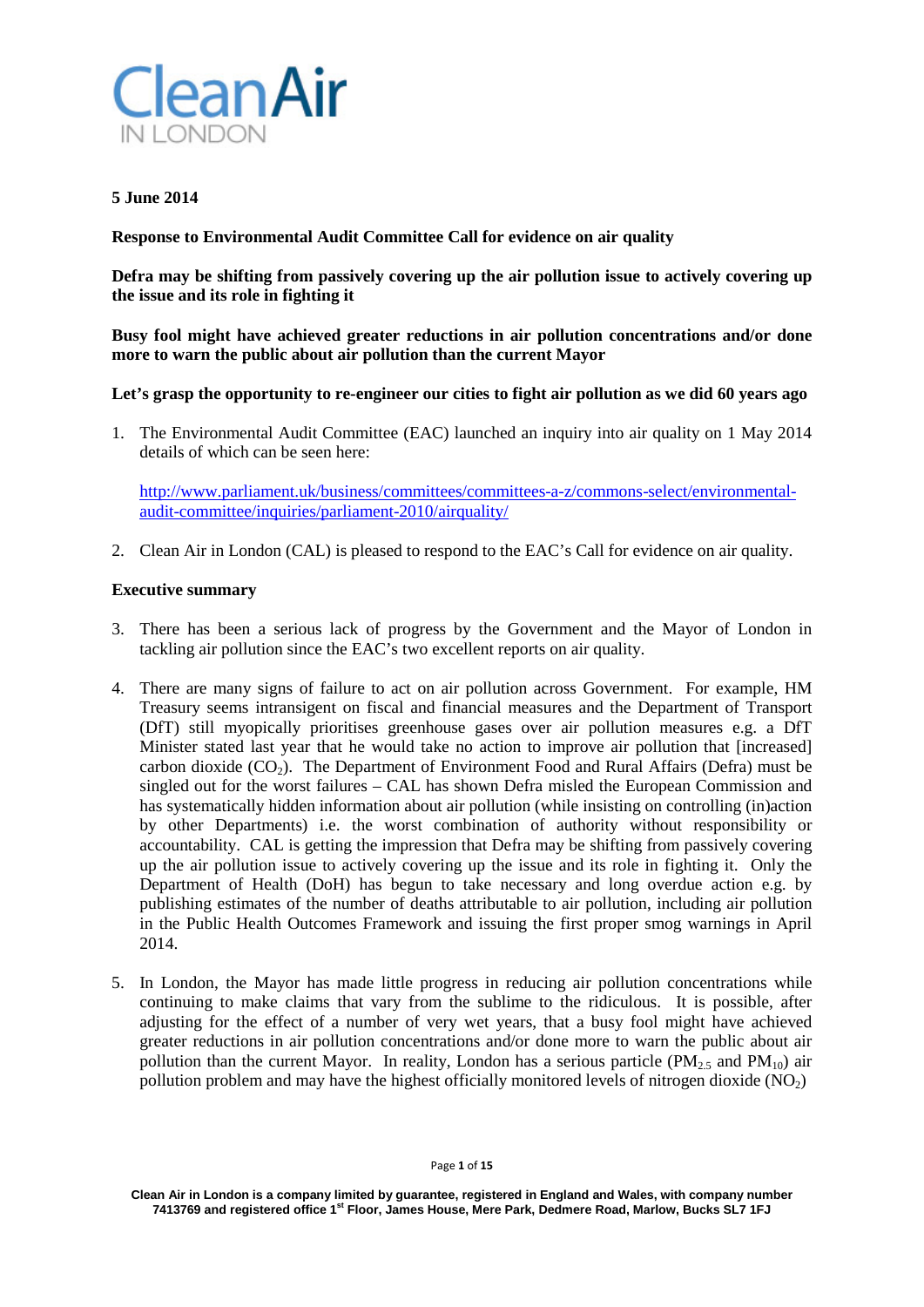

in the world at over three times World Health Organisation (WHO) guidelines and legal limits in places, mostly caused by diesel vehicles. Despite this public health catastrophe, the Mayor continues a 'love affair' with diesel vehicles that defies belief and logic.

- 6. The full extent of these failures by the Government and the Mayor and their consequences has become much clearer since the EAC's last report. For example, the health evidence of the dangers of short but particularly long-term exposure to modern, largely 'invisible', air pollution has increased sharply in certainty, seriousness and amount.
- 7. For example, London may have the highest officially monitored levels of  $NO<sub>2</sub>$  in the world. See Diesel "Deadlier than petrol" in The Sunday Times on 6 April 2014. Recent scientific studies suggest the health effects of  $NO<sub>2</sub>$  on mortality may be as great as those of  $PM<sub>2.5</sub>$  and independent to them. See the Appendix for details.
- 8. Recent developments include the ClientEarth's legal case against the Government, the European Commission's Clean Air Policy Package and it singling out the UK for infraction action and major reports and statements by the WHO.
- 9. In summary, as the UK approaches the sixtieth anniversary of the first 'Clean Air Act' for the City of London Corporation on 5 July 1954 that fought short term exposure to 'visible' air pollution we must warn the public about the dangers of 'invisible' air pollution and grasp the opportunity to reengineer our cities to fight air pollution which the WHO calls the world's largest single environmental health risk.

# **Clean Air in London**

10. CAL is a not-for-profit company limited by guarantee with a mission to achieve full compliance with World Health Organisation (WHO) guidelines for air quality throughout London and elsewhere. It is non-party and has a large number of supporters both organisations and individuals. CAL's sponsors and clients include Camfil (a world leader in air filters for buildings), the Licensed Taxi Drivers Association (LTDA) and the New West End Company (which represents some 600 retailers and property owners in the West End of London).

# **Government failures, lack of progress and other issues**

- 11. There has been a serious lack of progress by the Government in tackling air pollution since the EAC's two excellent reports on air quality.
- 12. CAL's two previous submissions to the EAC **including their recommendations** and its statements on EAC reports are still relevant, not least for highlighting the failure of the Government and Mayor to act with that knowledge on the public health crisis of air pollution. These include: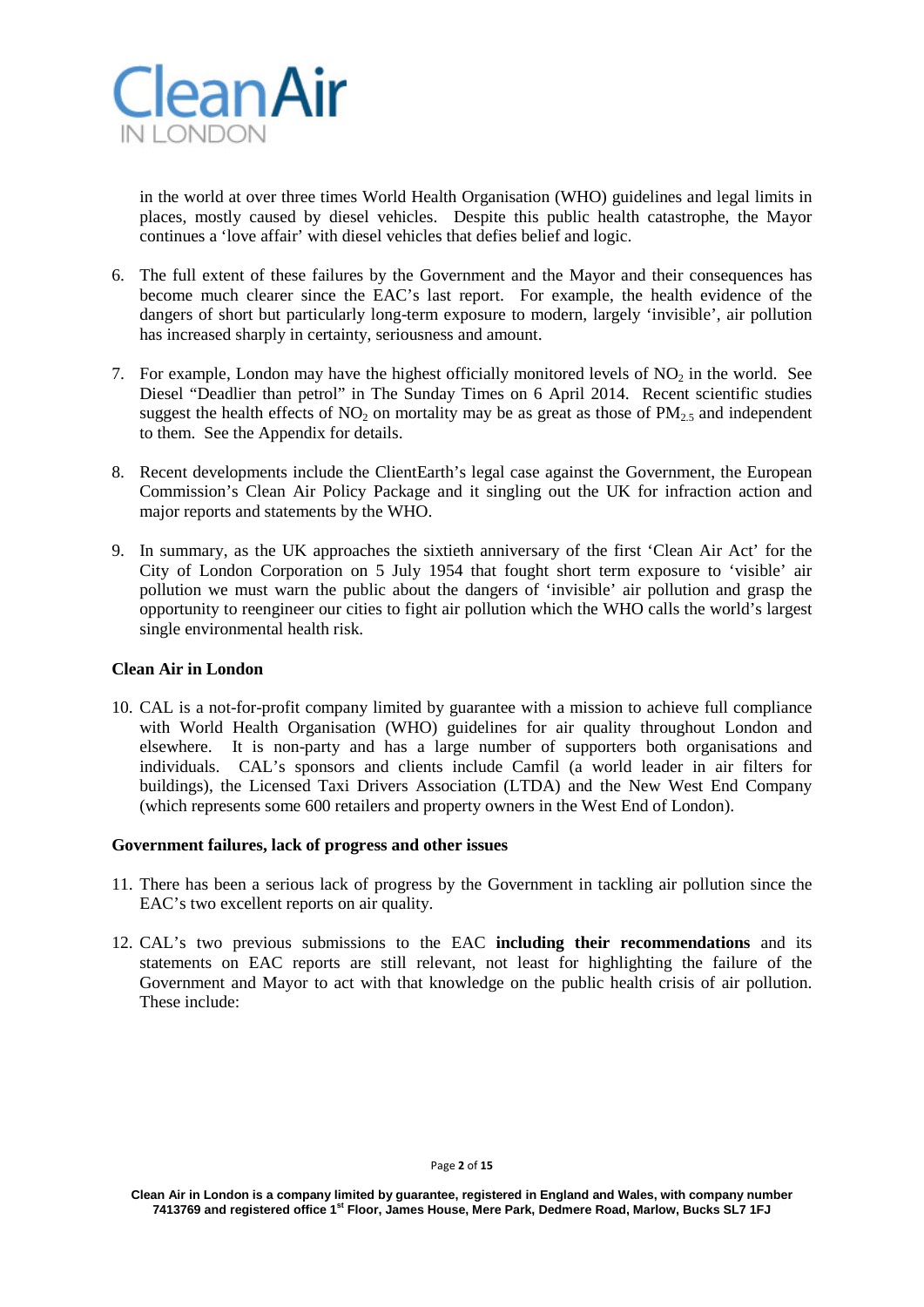

# 13 December 2009

[http://cleanairinlondon.org/health/one-of-the-worst-public-health-failings-or-cover-ups-in](http://cleanairinlondon.org/health/one-of-the-worst-public-health-failings-or-cover-ups-in-modern-history/)[modern-history/](http://cleanairinlondon.org/health/one-of-the-worst-public-health-failings-or-cover-ups-in-modern-history/)

22 March 2010

[http://cleanairinlondon.org/solutions/eac-must-be-congratulated-for-its-hard-hitting-inquiry-and](http://cleanairinlondon.org/solutions/eac-must-be-congratulated-for-its-hard-hitting-inquiry-and-report-into-air-quality/)[report-into-air-quality/](http://cleanairinlondon.org/solutions/eac-must-be-congratulated-for-its-hard-hitting-inquiry-and-report-into-air-quality/)

30 May 2011

[http://cleanairinlondon.org/sources/clean-air-in-london-has-found-1148-schools-in-london](http://cleanairinlondon.org/sources/clean-air-in-london-has-found-1148-schools-in-london-within-150-metres-of-busiest-roads/)[within-150-metres-of-busiest-roads/](http://cleanairinlondon.org/sources/clean-air-in-london-has-found-1148-schools-in-london-within-150-metres-of-busiest-roads/)

14 November 2011

<http://cleanairinlondon.org/news/eac-inquiry-damns-governments-failure/>

13. Defra admitted widespread breaches of air pollution limits in September 2013. See:

[http://cleanairinlondon.org/hot-topics/government-admits-widespread-breaches-of-air-pollution](http://cleanairinlondon.org/hot-topics/government-admits-widespread-breaches-of-air-pollution-laws/)[laws/](http://cleanairinlondon.org/hot-topics/government-admits-widespread-breaches-of-air-pollution-laws/)

- 14. CAL has responded to several Defra consultations relating to air pollution and published the results of several of its investigations since 2011. See the Appendix for details.
- 15. CAL lodged an official three part complaint with the European Commission on 10 October 2013 over the UK treating limit values with contempt when it suspended (permanently) the M4 bus lane. See:

<http://cleanairinlondon.org/legal/government-treats-limit-values-with-contempt-by-m4-bus-lane/>

- 16. The DfT made hollow promises on 4 December 2013 to outlaw the removal of factory-fitted diesel particulate filters (DPF). See the Appendix for details.
- 17. CAL discovered after an information request that the Mayor of London has 10 regulatory 'asks' for the DfT which CAL broadly supports. See:

<http://cleanairinlondon.org/wp-content/uploads/CAL-263-GLA-regulatory-asks-of-DfT-2014.pdf>

18. It seems to CAL that Defra is withholding or delaying an important report on the latest testing of real world emissions by David Carslaw and others. This testing data is likely to shed light on the success or otherwise of Euro 6/VI technology to reduce diesel exhaust emissions, the use of retrofit technology and real world emissions from the Mayor of London's New Bus for London. Please insist on it being released forthwith.

Page **3** of **15**

**Clean Air in London is a company limited by guarantee, registered in England and Wales, with company number 7413769 and registered office 1st Floor, James House, Mere Park, Dedmere Road, Marlow, Bucks SL7 1FJ**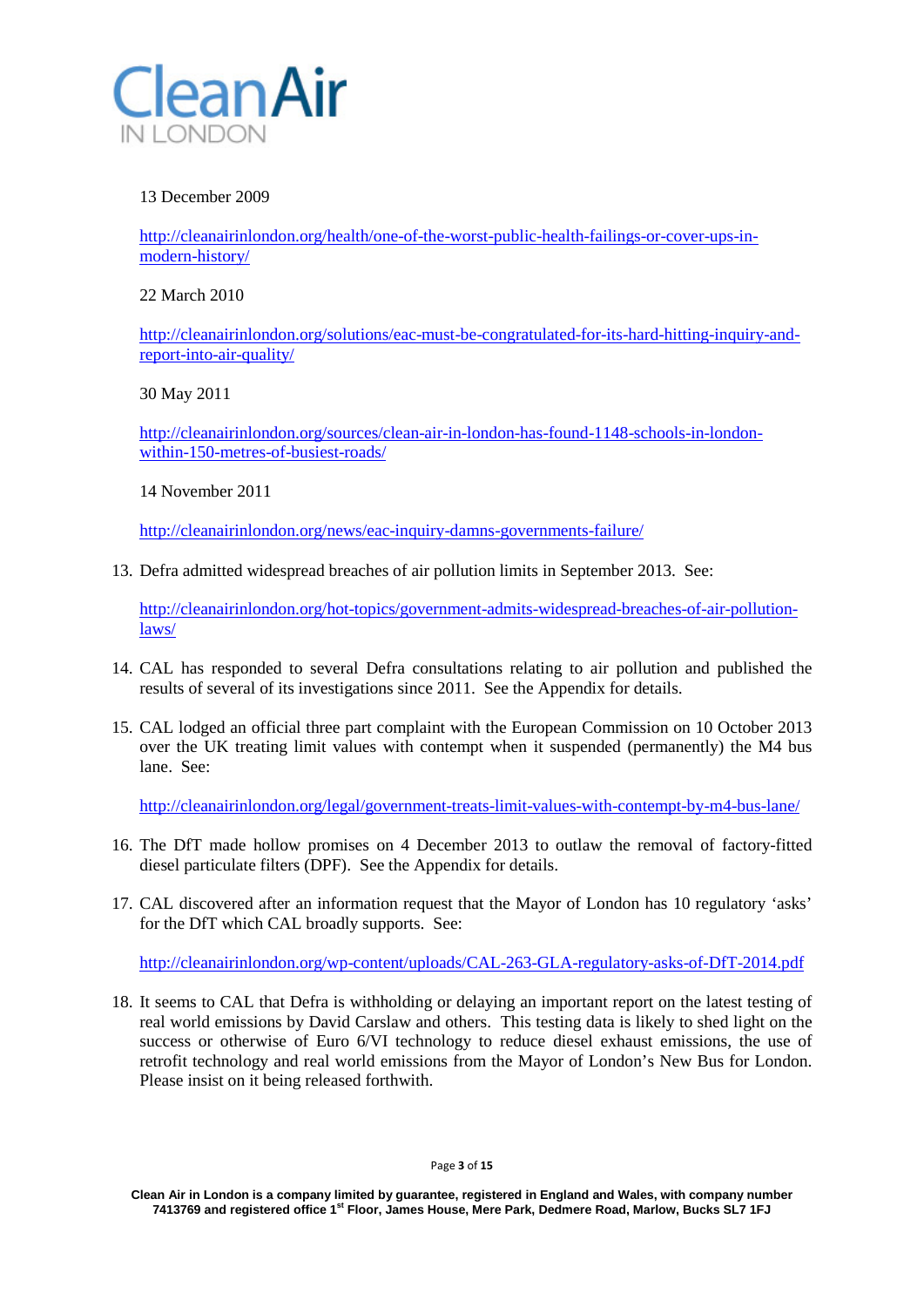

- 19. Alarm bells are ringing about the lack of action to reduce  $PM<sub>25</sub>$  air pollution. The need for urgent and substantial action was highlighted in a report by the Air Quality Expert Group in December 2010 titled 'PM<sub>2.5</sub> in the UK'. See the Appendix for details.
- 20. The Government is hiding breaches of EU legal limits by saying only it can determine such breaches e.g. only it can judge the contribution of natural sources and achieve the data standards?

<http://www.londonair.org.uk/london/asp/news.asp?NewsId=PM10Brent>

<http://www.londonair.org.uk/london/asp/news.asp?NewsId=HornLanePM10>

- 21. CAL discovered through a Freedom of Information request that levels of carcinogenic PAHs exceed national objectives at six places in the UK in 2012, all of which are in London.
- 22. The Government's report on 2012 admitted that annual average concentrations of NO<sub>2</sub> have not declined during the last 10 years at eight long-running traffic urban sites that include Bath Roadside, Camden Roadside, Glasgow Kerbside, Exeter Roadside, Haringey Roadside, London Marylebone Road, Oxford Centre Roadside, and Tower Hamlets Roadside) (Figure 5-6 on page 43 of the full report).

[http://cleanairinlondon.org/hot-topics/government-admits-widespread-breaches-of-air-pollution](http://cleanairinlondon.org/hot-topics/government-admits-widespread-breaches-of-air-pollution-laws/)[laws/](http://cleanairinlondon.org/hot-topics/government-admits-widespread-breaches-of-air-pollution-laws/)

Full report – September 2013

[http://cleanairinlondon.org/wp-content/uploads/CAL-256-air\\_pollution\\_uk\\_2012\\_issue\\_1\\_Full](http://cleanairinlondon.org/wp-content/uploads/CAL-256-air_pollution_uk_2012_issue_1_Full-report.pdf)[report.pdf](http://cleanairinlondon.org/wp-content/uploads/CAL-256-air_pollution_uk_2012_issue_1_Full-report.pdf)

23. Worryingly, the DoH has said it has no plans to comply with EU air pollution standards in healthcare buildings. See:

<http://www.theyworkforyou.com/wrans/?id=2014-02-04a.185587.h>

[http://cleanairinlondon.org/indoor-air-quality/air-quality-in-hospitals-may-be-no-better-than](http://cleanairinlondon.org/indoor-air-quality/air-quality-in-hospitals-may-be-no-better-than-warehouses/)[warehouses/](http://cleanairinlondon.org/indoor-air-quality/air-quality-in-hospitals-may-be-no-better-than-warehouses/)

It is shocking that DoH's general design guidance for healthcare buildings published on 3 June 2014 does not require full compliance with British and European standard EN 13779 for indoor air quality. See:

[https://www.gov.uk/government/uploads/system/uploads/attachment\\_data/file/316247/HBN\\_00-](https://www.gov.uk/government/uploads/system/uploads/attachment_data/file/316247/HBN_00-01-2.pdf) [01-2.pdf](https://www.gov.uk/government/uploads/system/uploads/attachment_data/file/316247/HBN_00-01-2.pdf)

24. CAL is getting the impression that Defra may be shifting from passively covering up the air pollution issue to actively covering up the issue and its role in fighting it e.g. letting DoH and the Met Office lead the public facing work during the recent smog episode.

**Clean Air in London is a company limited by guarantee, registered in England and Wales, with company number 7413769 and registered office 1st Floor, James House, Mere Park, Dedmere Road, Marlow, Bucks SL7 1FJ**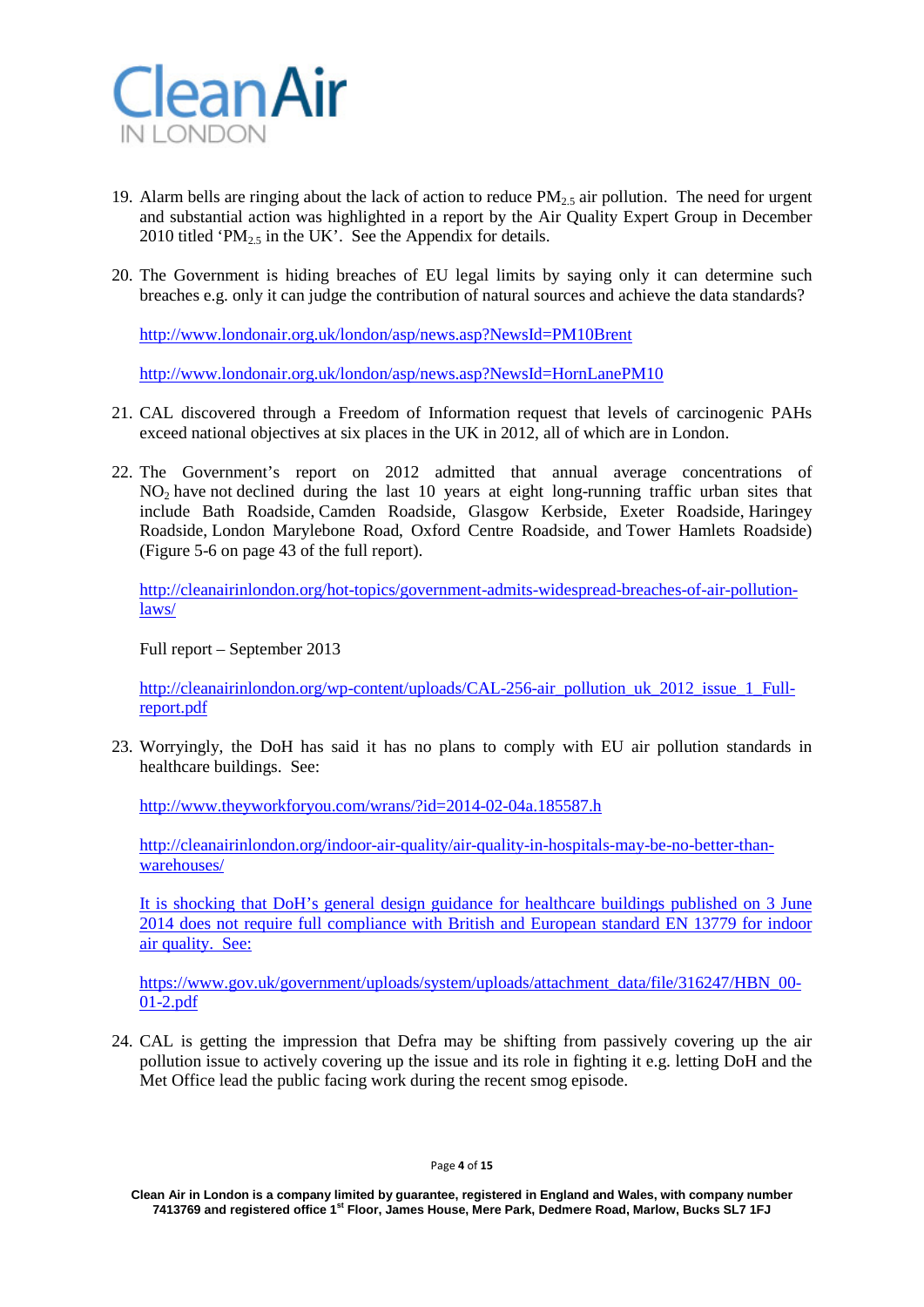

## **Mayor of London's failures, lack of progress and other issues**

- 25. There has been a serious lack of progress by the Mayor of London in tackling air pollution since the EAC's two excellent reports on air quality.
- 26. The Mayor has made claims about his successes that range from the sublime to the ridiculous. Worse, it is possible, after adjusting for a number of very wet years, that a busy fool might have achieved greater reductions in air pollution concentrations and/or done more to warn people than the current Mayor. Many of these claims are analysed below.
- 27. **Reductions?** "Just in the last six years (to pick a period entirely at random) we have seen a 20 per cent reduction in London's emissions of **nitrous oxide** – one of the nastiest and most damaging forms of air pollution – and a 15 per cent reduction in the most baleful forms of dust, the so-called PM<sub>10</sub>s and PM<sub>2.5</sub>s". Source: The Daily Telegraph, 6 April 2014. **CAL emphasis.**

[http://www.telegraph.co.uk/comment/columnists/borisjohnson/10748654/Forget-Saharan-dust-](http://www.telegraph.co.uk/comment/columnists/borisjohnson/10748654/Forget-Saharan-dust-Londons-air-can-be-as-pure-as-the-Alps.html)[Londons-air-can-be-as-pure-as-the-Alps.html](http://www.telegraph.co.uk/comment/columnists/borisjohnson/10748654/Forget-Saharan-dust-Londons-air-can-be-as-pure-as-the-Alps.html)

CAL comment: These claims seem to be based on computer modelling of emissions in the London Atmospheric Emissions Inventory (LAEI) 2010 which assumed reductions in projection vehicle emissions. Presumably the Mayor meant to say 'oxides of nitrogen' not nitrous oxide since the latter is laughing gas. CAL understands the Mayor's computer modelling excludes important sources of emissions (e.g. illegal recreational wood burning and river transport) which may explain the disparity with the reality of air pollution concentrations for which health guidelines and legal limits are set. CAL guesses that the LAEI 2010 underestimates NOx and NO2 emissions by 10-30%. The LAEI needs urgently to be updated for the latest work by David Carslaw on real world emissions and to include all air pollution sources.

28. **Doing more?** "…we have done more to address this problem than any other city." Mayor's Office, Evening Standard, 21 February 2014.

[http://www.standard.co.uk/comment/matthew-pencharz-london-may-be-europes-first](http://www.standard.co.uk/comment/matthew-pencharz-london-may-be-europes-first-zeroemission-city-9143991.html)[zeroemission-city-9143991.html](http://www.standard.co.uk/comment/matthew-pencharz-london-may-be-europes-first-zeroemission-city-9143991.html)

CAL comment: The Mayor is pursuing many measures and is finally recruiting one or more people to strengthen his Air Quality team (after previously reducing it). However, the measures the Mayor has sought to implement are typically too small, too weak, too late or non-existent. Examples include:

- the so-called 'ultra low emission zone' (ULEZ) (see below);
- guidance on implementing the Air Quality Neutral Policy; and
- measures to reduce emissions from Non-Road Mobile Machinery.

[http://cleanairinlondon.org/sources/mayor-takes-more-backward-steps-from-his-air-quality](http://cleanairinlondon.org/sources/mayor-takes-more-backward-steps-from-his-air-quality-strategy-and-london-plan/)[strategy-and-london-plan/](http://cleanairinlondon.org/sources/mayor-takes-more-backward-steps-from-his-air-quality-strategy-and-london-plan/)

Page **5** of **15**

**Clean Air in London is a company limited by guarantee, registered in England and Wales, with company number 7413769 and registered office 1st Floor, James House, Mere Park, Dedmere Road, Marlow, Bucks SL7 1FJ**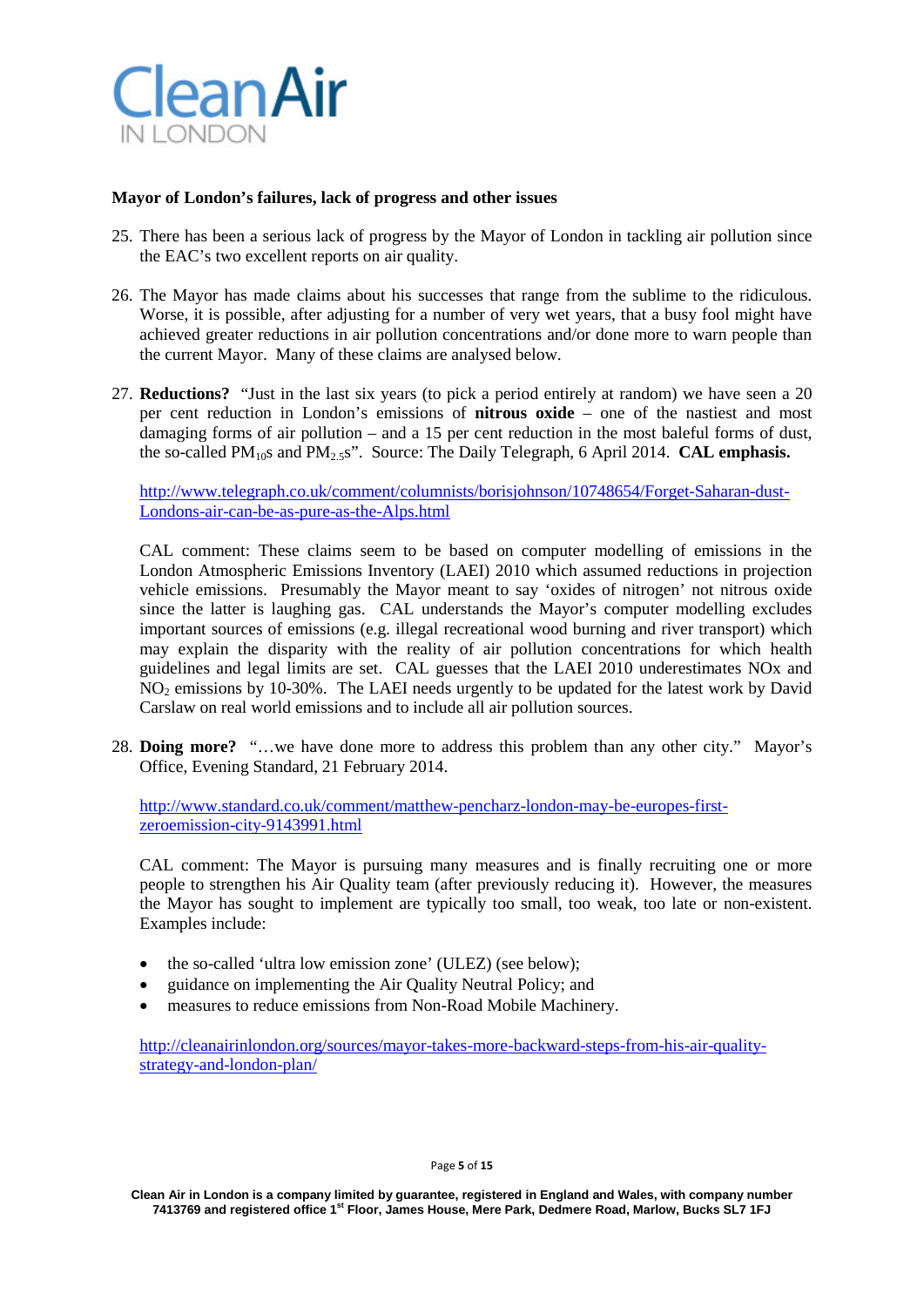

Unlike scores of cities across Europe, the Mayor has done nothing specific to restrict diesel cars and perversely gave some of them a 100% discount from the congestion charge. The LAEI 2010 shows diesel cars being by far the largest source of NO<sub>2</sub> exhaust emissions from road transport in London with a sharply increasing trend during his term of office and hoped for reductions from 2015 based on projected emission reductions for Euro 6 vehicles. See:

[http://cleanairinlondon.org/wp-content/uploads/CAL-264-LAEI-2010\\_NO2-exhaust](http://cleanairinlondon.org/wp-content/uploads/CAL-264-LAEI-2010_NO2-exhaust-emissions_Draft-010314_All-London-Zones.pdf)[emissions\\_Draft-010314\\_All-London-Zones.pdf](http://cleanairinlondon.org/wp-content/uploads/CAL-264-LAEI-2010_NO2-exhaust-emissions_Draft-010314_All-London-Zones.pdf)

Other European cities are achieving much more and probably with much less money such as:

- Paris' larger and cheaper cycle hire scheme and electric car hire schemes;
- Berlin and Copenhagen's high cycling rates;
- compressed natural gas fuelled buses in Barcelona; and
- air pollution warnings in Brussels and Paris.

The most recent published independent NGO assessment of London compared to other European cities gave it the lowest 'F' rating and ranked it  $12<sup>th</sup>$  behind cities such as Berlin and Paris.

<http://sootfreecities.eu/city>

Outside Europe, New York has cleaned up its taxi fleet and reduced cooking emissions from restaurants and China is taking huge steps to tackle air pollution such as scrapping six million cars and restricting outdoor cooking and fireworks.

[http://www1.nyc.gov/office-of-the-mayor/news/311-13/mayor-bloomberg-new-york-city-s-air](http://www1.nyc.gov/office-of-the-mayor/news/311-13/mayor-bloomberg-new-york-city-s-air-quality-has-reached-cleanest-levels-more-than#/0)[quality-has-reached-cleanest-levels-more-than#/0](http://www1.nyc.gov/office-of-the-mayor/news/311-13/mayor-bloomberg-new-york-city-s-air-quality-has-reached-cleanest-levels-more-than#/0)

29. **Tube dust?** "…exposure [to tube dust] remains safe for both staff and customers". Source: Mayor Question Time, 16 September 2011

<http://mqt.london.gov.uk/mqt/public/question.do?id=38485>

CAL comment: Tube dust is not safe. The best advice from the best scientists is that particle mass concentrations are the most generally reliable method for predicting the health impacts of air pollution. The Mayor apparently bases his claims on a study which is very out-of-date and he appears to claim tube dust is safe, at least in part, because it may be difficult to reduce it. At best, exposure to the highest levels of tube dust is no safer than driving at the speed limit and at worst it is building a public health time bomb among those exposed to it. Tube dust was described as the 'elephant in the room' at a recent meeting in the UK of top public health and air pollution experts. Please see CAL's investigation:

<http://cleanairinlondon.org/hot-topics/tube-dust-is-not-safe/>

Frankly, it is ridiculous that the Mayor should measure or judge the health risk to the public of tube dust by occupational health standards not WHO guidelines. The pubic must be warned of

Page **6** of **15**

**Clean Air in London is a company limited by guarantee, registered in England and Wales, with company number 7413769 and registered office 1st Floor, James House, Mere Park, Dedmere Road, Marlow, Bucks SL7 1FJ**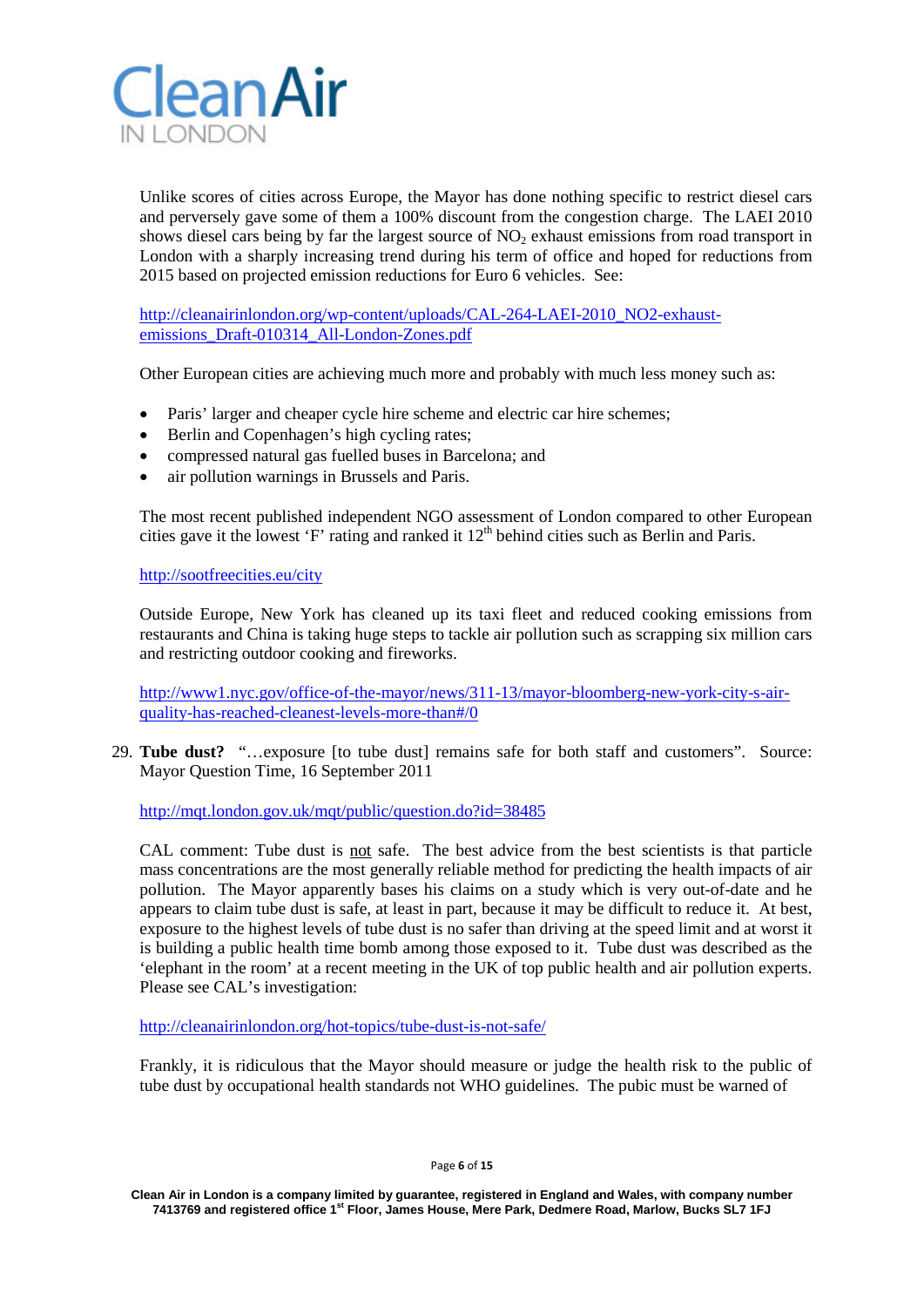

the dangers and action must be taken to mitigate the problem. The so-called Tunnel Cleaning Train is still not in operation seemingly because it doesn't fit through the tunnel(s):

[http://questions.london.gov.uk/QuestionSearch/searchclient/questions/question\\_274060](http://questions.london.gov.uk/QuestionSearch/searchclient/questions/question_274060)

30. **New Bus?** "…New bus, the cleanest, greenest diesel hybrid of its kind, the cleanest, greenest diesel hybrid of any kind in the world…" Source: Mayor's Question Time, 22 May 2013

<http://mqt.london.gov.uk/mqt/public/question.do?id=46179>

CAL comment: Of course this is a meaningless claim since it is the ONLY bus of its kind. Worse, its weight, commitment to diesel hybrid technology and lower passenger capacity will be millstones around London's neck for 14 years as there is no second-hand market for non-standard London buses at the end of their traditional initial seven year contract term.

31. **Zurich is more polluted?** "According to the European Union cities including Krakow, Stockholm and Zurich all have worse air quality than London". Source: Back Boris, 20 April 2012

<http://media.backboris2012.com/pressrelease/ken-livingstone-sky-news-dabate-false-claims/>

CAL comment: The Mayor's team seems to have compared London on a wet and windy day with other cities on a bad pollution day. Air pollution comprises particles ( $PM_{2,5}$  and  $PM_{10}$ ) regulated together as a 'lump' and gases regulated, in practice, by the  $NO<sub>2</sub>$  gas alone. Population-weighted levels of  $PM_{2.5}$  in London were more than 50% above the WHO guideline in 2011 and the highest in the UK.  $NO<sub>2</sub>$  concentrations in London (e.g. Oxford Street) may the highest officially monitored anywhere in the world. See:

<http://cleanairinlondon.org/hot-topics/highest-no2-of-any-capital-city-in-europe-again/>

32. **Taxis?** Boris has cleaned up taxis and will require zero emission capable taxis from 2018

CAL comment: London's taxis have two problems, the older taxis were more polluting than less old ones and the only two new diesel taxis that meet the Mayor's turning circle requirement emit more primary  $NO<sub>2</sub>$  than most if not all previous taxis. As a result, the Mayor's age limit on taxis may have worsened  $NO<sub>2</sub>$  emissions. The Mayor's turning circle requirement, which he could and should lift with the 'stroke of a pen', in effect forces taxi drivers wanting to buy a new vehicle to choose between two huge diesel vehicles. It is also odd that emission standards for taxis seem to be based on commercial not passenger vehicles. See CAL's recent announcement with the  $LTDA$ 

[http://cleanairinlondon.org/solutions/licensed-taxi-drivers-association-supports-our-air-pollution](http://cleanairinlondon.org/solutions/licensed-taxi-drivers-association-supports-our-air-pollution-campaign/)[campaign/](http://cleanairinlondon.org/solutions/licensed-taxi-drivers-association-supports-our-air-pollution-campaign/)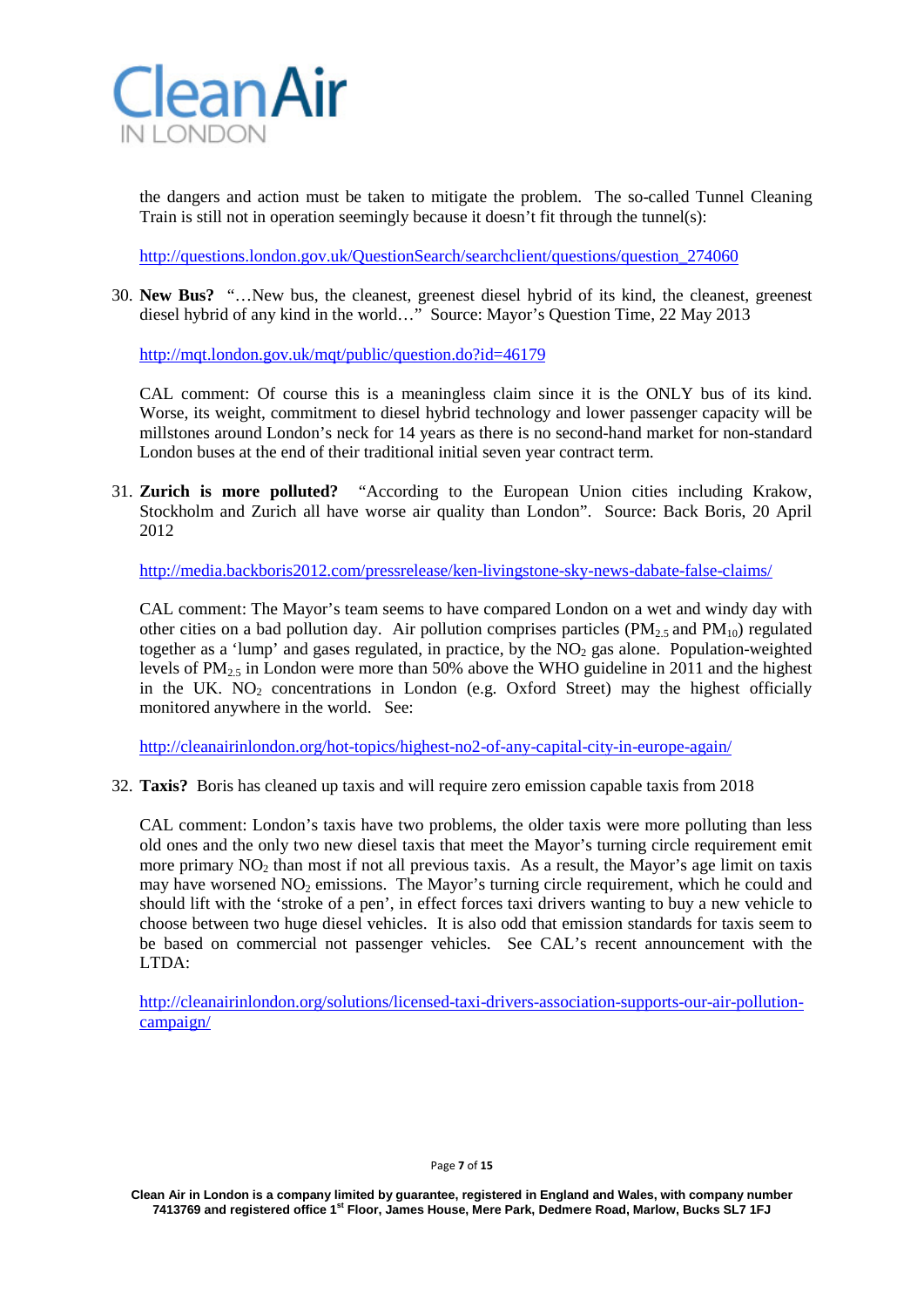

33. **LEZ?** Boris brought in Phases 3 and 4 of the low emission zone

CAL comment: Phases 3 and 4 of the low emission zone were scheduled by Mayor Livingstone. Mayor Johnson's Air Quality Strategy published in December 2010 included a Phase 5 from 2015. Mayor Johnson postponed Phase 3 of the low emission zone by 15 months from October 2010 to January 2012 and says he will scrap the planned Phase 5.

[https://www.london.gov.uk/media/mayor-press-releases/2013/02/mayor-of-london-announces](https://www.london.gov.uk/media/mayor-press-releases/2013/02/mayor-of-london-announces-game-changer-for-air-quality-in-the)[game-changer-for-air-quality-in-the](https://www.london.gov.uk/media/mayor-press-releases/2013/02/mayor-of-london-announces-game-changer-for-air-quality-in-the)

34. **ULEZ?** Boris is introducing an Ultra Low Emission Zone from 2020

CAL comment: The proposed ULEZ is too small, too weak and too late (and has not even been formally consulted upon). At a Transport of London (TfL) stakeholder event in late 2013, a show of hands with everyone present found no-one thinking the scheme ambitious. Perhaps worse, the Mayor seems to be blocking requests from local authorities to be included in the ULEZ. London needs a more ambitious ULEZ with an intermediate step by January 2018. The UK should ban diesel exhaust from the most-polluted places as it banned coal 60 years ago. See:

[http://cleanairinlondon.org/hot-topics/stop-hiding-air-pollution-and-ban-diesel-exhaust-in-two](http://cleanairinlondon.org/hot-topics/stop-hiding-air-pollution-and-ban-diesel-exhaust-in-two-stages-to-2020-as-coal-was-banned-60-years-ago/)[stages-to-2020-as-coal-was-banned-60-years-ago/](http://cleanairinlondon.org/hot-topics/stop-hiding-air-pollution-and-ban-diesel-exhaust-in-two-stages-to-2020-as-coal-was-banned-60-years-ago/)

35. **Congestion charge?** Boris has tightened the congestion charging zone discount.

CAL comment: Mayor Johnson introduced a 100% discount from the congestion charge for Euro 5 diesel vehicles emitting less than  $99g/km$  of  $CO<sub>2</sub>$ . His manifesto for May 2012 even claimed this was a 'green' measure. The Mayor belatedly announced that eligibility for these discounts will be tightened after seeing a huge increase in the number of diesel vehicles driving into the CCZ.

36. **Fewer people?** The number of Londoners exposed to illegal levels of nitrogen dioxide have halved since 2008

[http://cleanairinlondon.org/wp-content/uploads/CAL-264-GLA-breakdown-of-NO2-by-borough](http://cleanairinlondon.org/wp-content/uploads/CAL-264-GLA-breakdown-of-NO2-by-borough-to-2020-based-on-LAEI-2010.pdf)[to-2020-based-on-LAEI-2010.pdf](http://cleanairinlondon.org/wp-content/uploads/CAL-264-GLA-breakdown-of-NO2-by-borough-to-2020-based-on-LAEI-2010.pdf)

CAL comment: TfL estimated in 2006 there would be 515,000 people exposed to illegal levels of NO2 in 2012 after implementing Phases 3 and 4 of the LEZ. The Mayor now estimates, based on the LAEI 2010, that  $1.7$ m Londoners were exposed to illegal levels of NO<sub>2</sub> in 2012 and says the figure was much higher in 2008. CAL has no confidence in these recent claims as they are not consistent with trends in actual air pollution concentrations as measured by the highly regarded London Air Quality Network.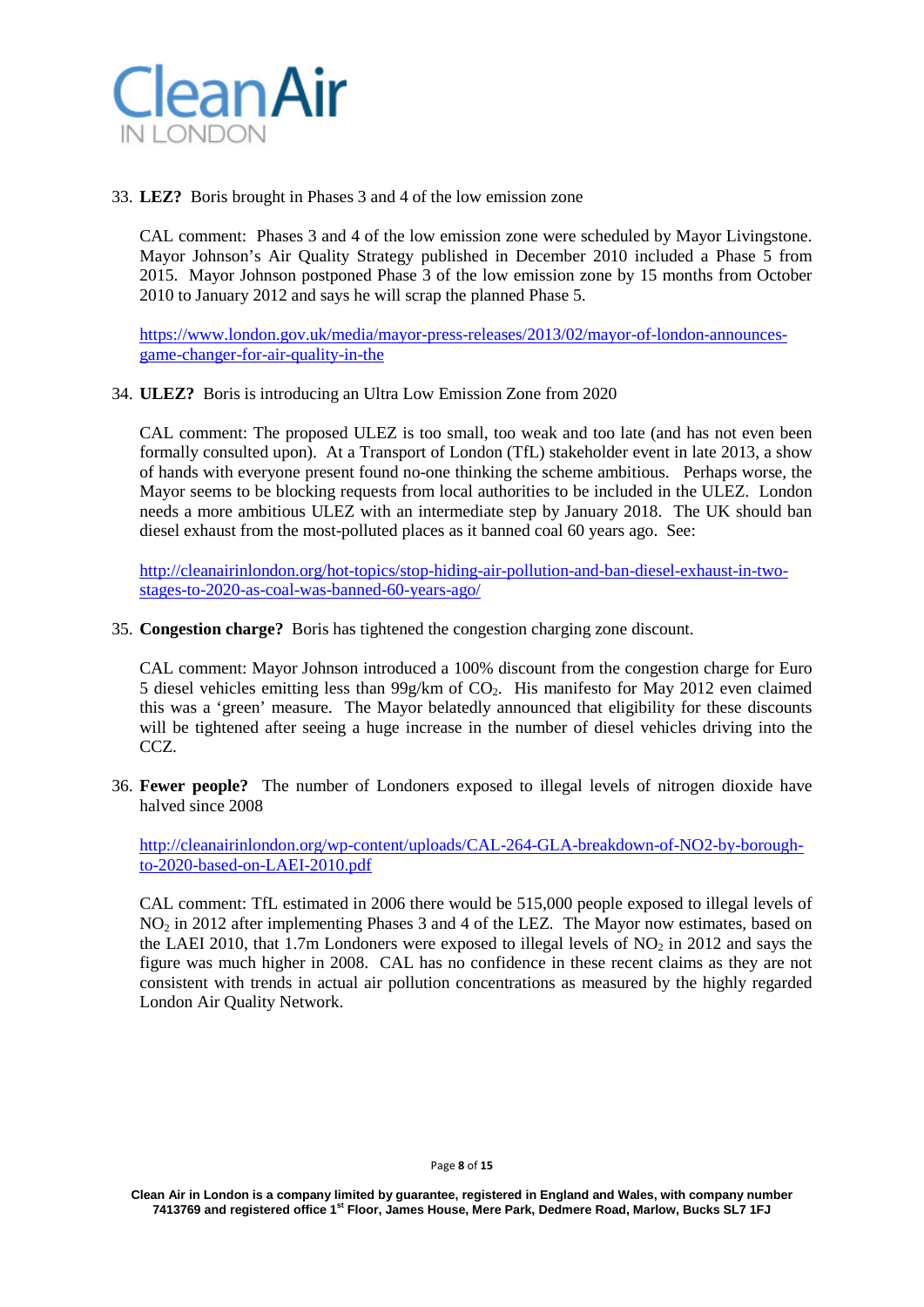

# 37. **Cycling?** Spending £1bn on cycling.

CAL comment: CAL understands Camden spent about £67,000 on 500 metres of segregated cycle lanes. Please ask the Mayor how much of his claimed spending could be categorised as public realm rather than cycling improvements, the timing of his spending and the cost per kilometre of his cycling lanes.

### 38. **Charging points?** The Mayor has introduced 1,400 electric vehicle charging points.

CAL comment: Please ask the Mayor how many of these charging points have what charging time e.g. rapid charge at 30 minutes, fast charge at two hours and other at eight hours.

### **39. Retrofitting homes and buildings?**

CAL comment: Please probe conflicts between the Mayor's climate and air pollution policies. CAL understands for example that planning permission for the new Sky television building in Hounslow may have encouraged biomass burning which the Climate Change Committee assumes will only (eventually) be used off the gas grid and exceptionally. Please ask also if the Mayor encourages in any way the use of standby diesel generators to charge the energy grid.

### **40. Mayor's Air Quality Fund £20m**

CAL comment: This scheme seems to pass responsibility for tackling air pollution to local authorities. Worse, CAL the Mayor may be attaching onerous conditions to the grant process.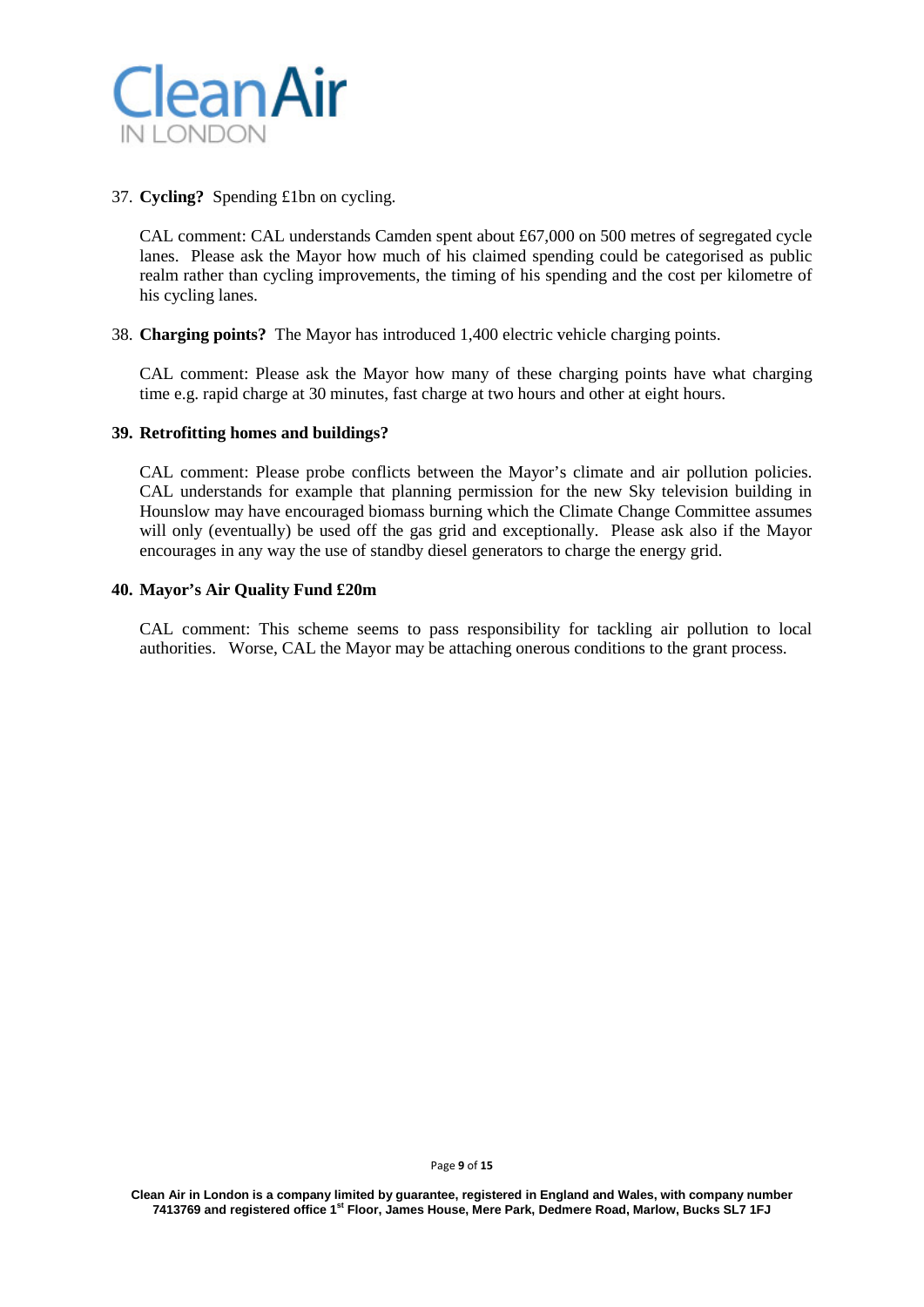

# **APPENDIX - Supporting information**

## **CAL has responded to a number of Government consultations since late 2011**

## 41. **Departmental priorities and targets for Defra** – 23 November 2012

Objecting to Defra systematically hiding information about dangerous air pollutants. See:

[http://cleanairinlondon.org/sources/defra-systematically-hiding-information-about-dangerous-air](http://cleanairinlondon.org/sources/defra-systematically-hiding-information-about-dangerous-air-pollutants/)[pollutants/](http://cleanairinlondon.org/sources/defra-systematically-hiding-information-about-dangerous-air-pollutants/)

# 42. **Local Air Quality Management** – 11 September 2013

Objecting to Defra's plans that would scrap local air pollution monitoring and management. This submission included forensic evidence showing Defra had hidden air pollution including one or more breaches of the EU Information threshold (which is a legal requirement in Annex XII of Directive 2008/50/EC to notify the public when air pollution reaches particular levels). See:

[http://cleanairinlondon.org/health/defra-did-cover-up-smog-warnings-and-would-scrap-local](http://cleanairinlondon.org/health/defra-did-cover-up-smog-warnings-and-would-scrap-local-monitoring/)[monitoring/](http://cleanairinlondon.org/health/defra-did-cover-up-smog-warnings-and-would-scrap-local-monitoring/)

#### 43. **Updating the Clean Air Act** – various

Encouraging Defra to update the Clean Air Act for modern fuels and technologies e.g. by stopping the (currently legal) sale of wood at garages in or near Smoke Control Areas. Action is also needed to enforce the current Act as scientists have shown that illegal recreational wood burning may be responsible for over 1 microgram per cubic metre of  $PM_{10}$  over London i.e. over five times the improvement achieved by the early stages of the London low emission zone. For example, letters dated 21 September 2011 and 29 October 2013, a briefing note and research by King's College London:

[http://cleanairinlondon.org/indoor-air-quality/clean-air-act-must-be-updated-for-modern-fuels](http://cleanairinlondon.org/indoor-air-quality/clean-air-act-must-be-updated-for-modern-fuels-and-technologies-and-be-enforced/)[and-technologies-and-be-enforced/](http://cleanairinlondon.org/indoor-air-quality/clean-air-act-must-be-updated-for-modern-fuels-and-technologies-and-be-enforced/)

<http://cleanairinlondon.org/sources/updating-the-clean-air-act-for-modern-fuels-and-technologies/>

<http://cleanairinlondon.org/health/response-to-call-for-evidence-review-of-the-clean-air-act/>

<http://www.londonair.org.uk/london/asp/news.asp?NewsId=Woodburning>

#### 44. **Shipping emissions** – 11 October 2011

CAL gave oral and written evidence to the Transport Committee about the need to reduce shipping emissions. In CAL's view, the Irish Sea should become a Sulphur Emissions Control Area (SECA) like the English Channel and the Irish Sea and English Channel should both become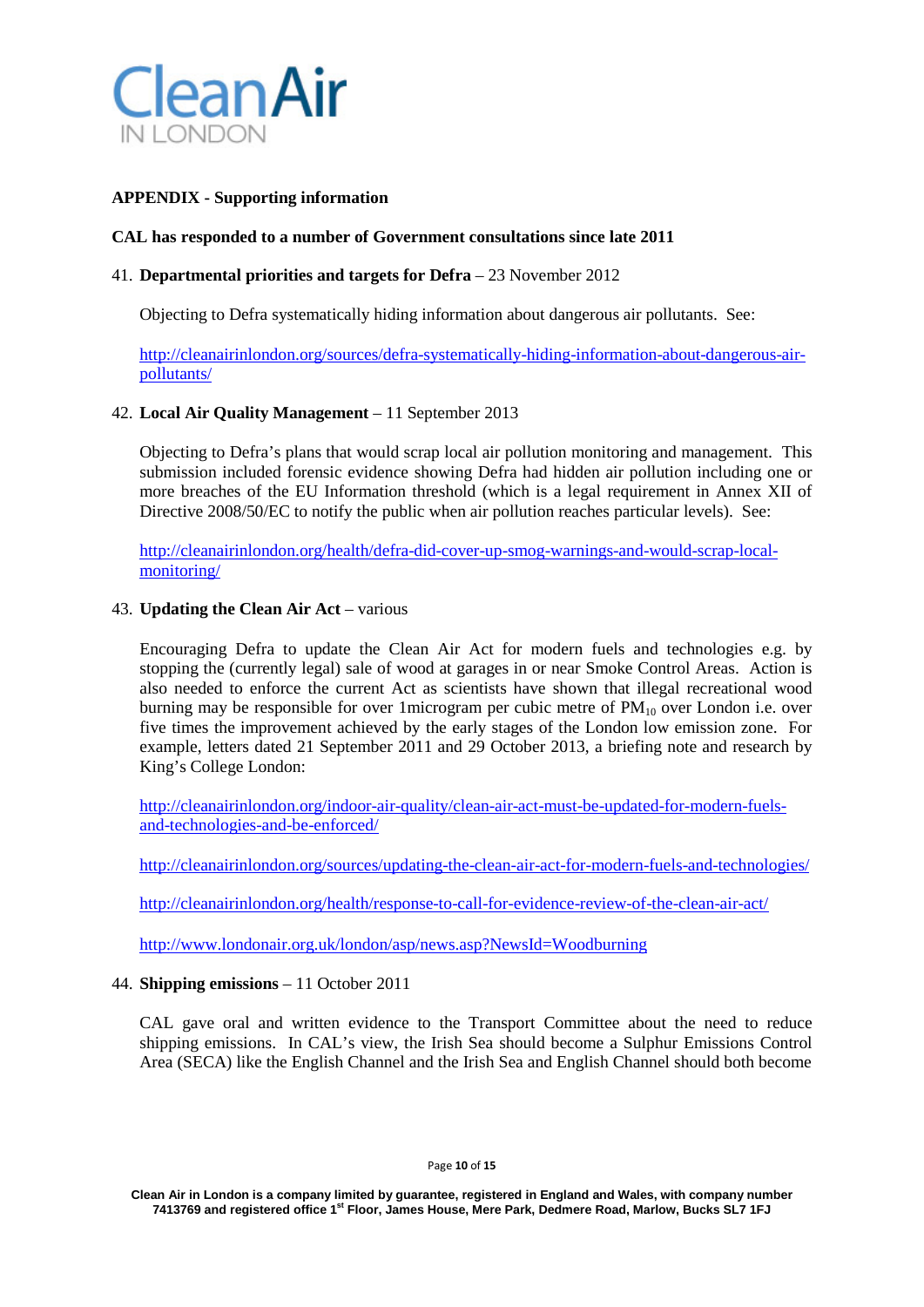

Nitrogen Emission Control Areas (NECAs). These SECAs and NECAs should be at least as strict as the Emission Control Areas around the United States of America.

<http://cleanairinlondon.org/sources/reducing-sulphur-emissions-from-shipping/>

# **CAL has published a number of investigations since late 2011**

- 45. These have included:
- 46. An investigation into failure by successive Governments to tackle diesel exhaust 3 April 2013

[http://cleanairinlondon.org/sources/investigation-into-governments-failure-to-control](http://cleanairinlondon.org/sources/investigation-into-governments-failure-to-control-carcinogenic-diesel-exhaust/)[carcinogenic-diesel-exhaust/](http://cleanairinlondon.org/sources/investigation-into-governments-failure-to-control-carcinogenic-diesel-exhaust/)

47. Carcinogenic diesel exhaust disclosed for every significant road in London – 24 June 2013

[http://cleanairinlondon.org/sources/carcinogenic-diesel-exhaust-disclosed-for-every-significant](http://cleanairinlondon.org/sources/carcinogenic-diesel-exhaust-disclosed-for-every-significant-road-in-london/)[road-in-london/](http://cleanairinlondon.org/sources/carcinogenic-diesel-exhaust-disclosed-for-every-significant-road-in-london/)

48. First ever rankings of top 10 causes of deaths for every London borough – 8 January 2014

[http://cleanairinlondon.org/health/first-ever-rankings-of-top-10-death-rates-for-every-london](http://cleanairinlondon.org/health/first-ever-rankings-of-top-10-death-rates-for-every-london-borough/)[borough/](http://cleanairinlondon.org/health/first-ever-rankings-of-top-10-death-rates-for-every-london-borough/)

### **Hollow promises from DfT**

49. The DfT made hollow promises on 4 December 2013 to outlaw the removal of factory-fitted diesel particulate filters (DPF). See:

<https://www.gov.uk/government/news/new-rules-for-mot-to-test-for-diesel-particulate-filter>

Roads Minister Robert Goodwill said:

*"I am very concerned that vehicles are being modified in a way that is clearly detrimental to people's health and undoes the hard work car manufacturers have taken to improve emissions standards. It has become apparent the government had to intervene to clarify the position on particulate filter removal given the unacceptable negative impact on air quality.*

*"This change to the MOT tests makes it clear – if you have this filter removed from your car it will fail the test."*

These promises have turned out to be hollow boasts as highlighted by a recent investigation by The Sunday Times dated 4 May 2014 "Drivers flout law on killer diesel"

[http://www.thesundaytimes.co.uk/sto/news/uk\\_news/Science/article1407033.ece](http://www.thesundaytimes.co.uk/sto/news/uk_news/Science/article1407033.ece)

Page **11** of **15**

**Clean Air in London is a company limited by guarantee, registered in England and Wales, with company number 7413769 and registered office 1st Floor, James House, Mere Park, Dedmere Road, Marlow, Bucks SL7 1FJ**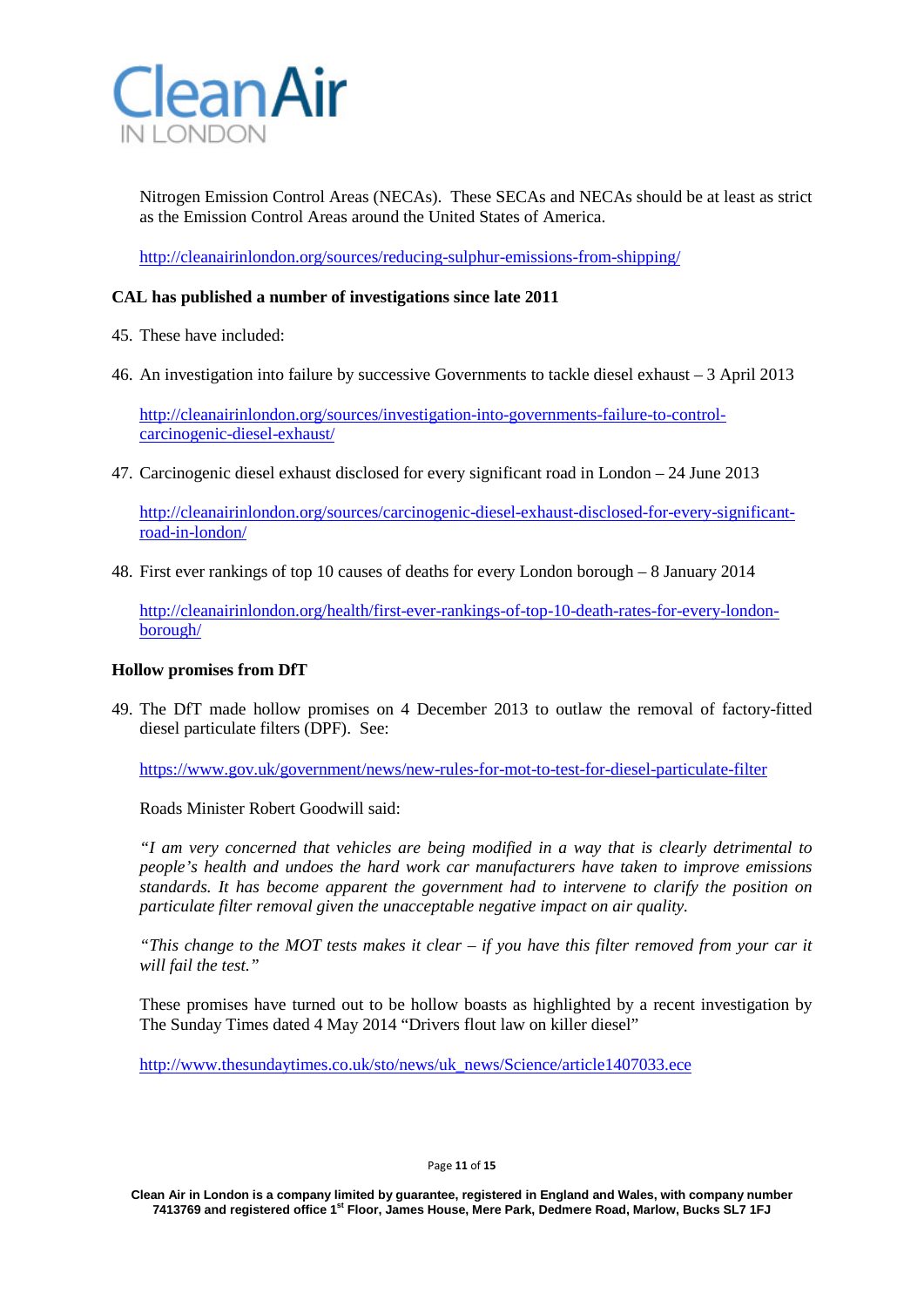

Stephen Hammond, a transport minister, was quoted in the article as saying: *"Removing a filter ... will cause a car to fail its annual test and any MoT garage doing so could face serious consequences, including losing its licence to test."*

50. Please see CAL's investigation that found tens of thousands or hundreds of thousands of motorists may be driving illegally vehicles that have had factory-fitted DPF's removed.

[http://cleanairinlondon.org/hot-topics/thousands-may-be-driving-diesel-vehicles-illegally-after](http://cleanairinlondon.org/hot-topics/thousands-may-be-driving-diesel-vehicles-illegally-after-government-failures/)[government-failures/](http://cleanairinlondon.org/hot-topics/thousands-may-be-driving-diesel-vehicles-illegally-after-government-failures/)

51. In CAL's view, the MOT test does not pick this up easily by relying on visual inspection or onboard diagnostics (OBD). The only reliable solution is a tailpipe test based on lower emission values appropriate for the Euro 5 and Euro 6 and earlier vehicles. Directive 2014/45/EU on periodic roadworthiness tests for motor vehicles and their trailers will not do enough to rectify these problems.

# $PM_{2.5}$

52. Alarm bells are ringing about the lack of action to reduce  $PM_{2.5}$  air pollution. The need for urgent and substantial action was highlighted by a report by the Air Quality Expert Group in December 2010 titled 'P $M<sub>2.5</sub>$  in the UK'. Page 143 stated:

*"Analyses of measured concentrations in relation to the EU and UK standards have shown that the key drivers for action to control exposure to PM2.5 will be the exposure-reduction targets. The UK target is for a 15% reduction in annual mean PM2.5 concentrations at background locations across the major urban areas, while the EU target will be either 10% or 15%. These will represent required reductions of about 1.5 to 2*  $\mu$ *g/m<sup>3</sup> <i>between 2010 and 2020. If these reductions are to be achieved from those urban sources giving rise to the urban background enhancement of around 3-6* µ*g/m3 , then these sources would need to be reduced by some 25-67%. As an alternative, the required reduction could be achieved by reducing the secondary PM contribution that accounts for ~30-50% of urban background*  $PM_{2.5}$  *(around 4-6*  $\mu$ *g/m<sup>3</sup>). The required reduction would represent a decrease in the secondary PM2.5 contribution of 25-50%. If both the urban primary and the regional secondary contributions are tackled equally, the percentage reductions would essentially be halved for each sector, but would still be challenging"*

#### and also page 143

*Secondary PM2.5 has been identified as a major component of PM2.5 in the UK. This will require control of emissions of the precursor gases: sulphur dioxide, nitrogen oxides, ammonia and VOCs. These arise variously from industrial, domestic, road traffic and agricultural sources. The extent to which UK and other EU emissions of these precursors contribute to PM2.5 in the UK is, however, currently not well understood. This is especially the case for the roles of ammonia and VOCs, as well as the non-proportionalities between changes in emissions and subsequent changes in concentrations.*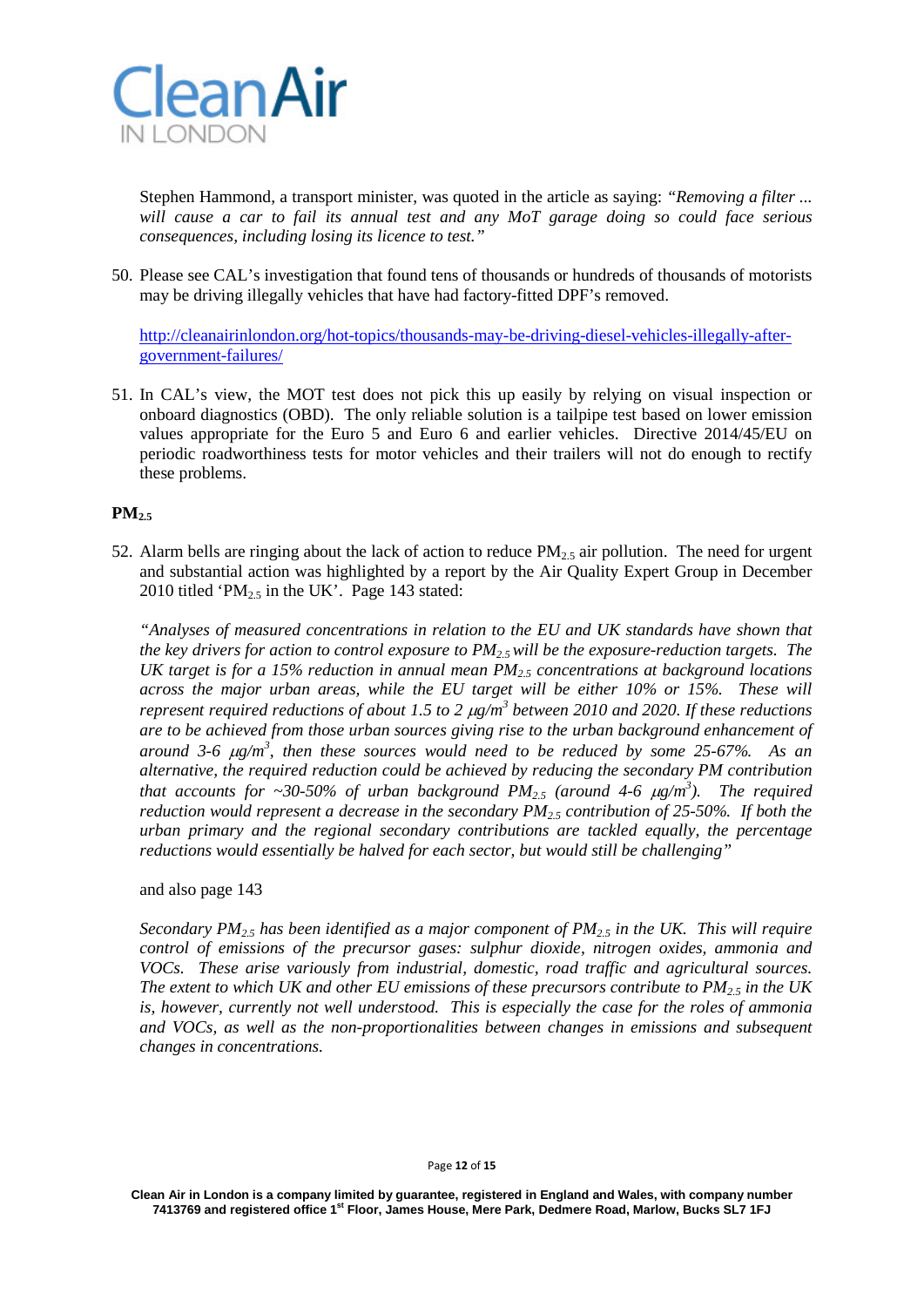

53. CAL discovered through a Freedom of Information request that claimed reductions in the attributable fraction between 2010 and 2011, published by DoH in the Public Health Outcomes Framework, are due mainly to Defra increasing its calculation of non-anthropogenic  $PM_{2.5}$  from 1.6  $\mu$ g/m<sup>3</sup> in 2010 to 2.6  $\mu$ g/m<sup>3</sup> in 2011. A further request discovered this is not an estimate of anthropogenic PM<sub>2.5</sub> but rather the residual (i.e. not explained) element of PM<sub>2.5</sub> in the Government's computer model of this pollutant.

# World's highest NO<sub>2</sub>

54. London may have the highest officially monitored levels of  $NO<sub>2</sub>$  in the world. See "Deadlier than petrol" 6 April 2014

[http://www.thesundaytimes.co.uk/sto/news/uk\\_news/National/article1396924.ece](http://www.thesundaytimes.co.uk/sto/news/uk_news/National/article1396924.ece)

The article stated:

The new report is the third to recommend getting rid of diesels. The first two ended up in Defra's archives with no action taken.

In the first report, in 2011, Carslaw and his colleagues said:

"We found that in diesel cars and light goods vehicles emissions of nitrogen dioxide have not decreased for the past 15–20 years."

For their second study in 2012 they used smog sensing camera traps, in which beams of infrared and ultraviolet light were shone across a busy road to analyse the exhaust plume of passing vehicles, simultaneously photographing their number plates, to measure emissions.

The system showed that  $NO<sub>2</sub>$  emissions for almost every type of diesel vehicle were several times higher than implied by the European Union test results.

The latest study uses the same technology to look at buses and other large vehicles and is expected to draw similarly powerful conclusions.

The scale of the failure is illustrated by recent pollution levels in Oxford Street, central London, one of the capital's most popular shopping and tourist areas.

The EU limit for nitrogen dioxide is 40 micrograms per cubic metre of air averaged over a year. In Oxford Street it seldom fell below this and sometimes went far above — briefly reaching 800mcg on one occasion last August and often exceeding 400mcg.

Last year it was above 200mcg for 1,500 hours; 18 hours is the maximum allowed for that level.

Carslaw said: "That is the highest long-term concentration anywhere in Europe and could make it the most polluted place in the world, above even Mexico City or Beijing."

#### Page **13** of **15**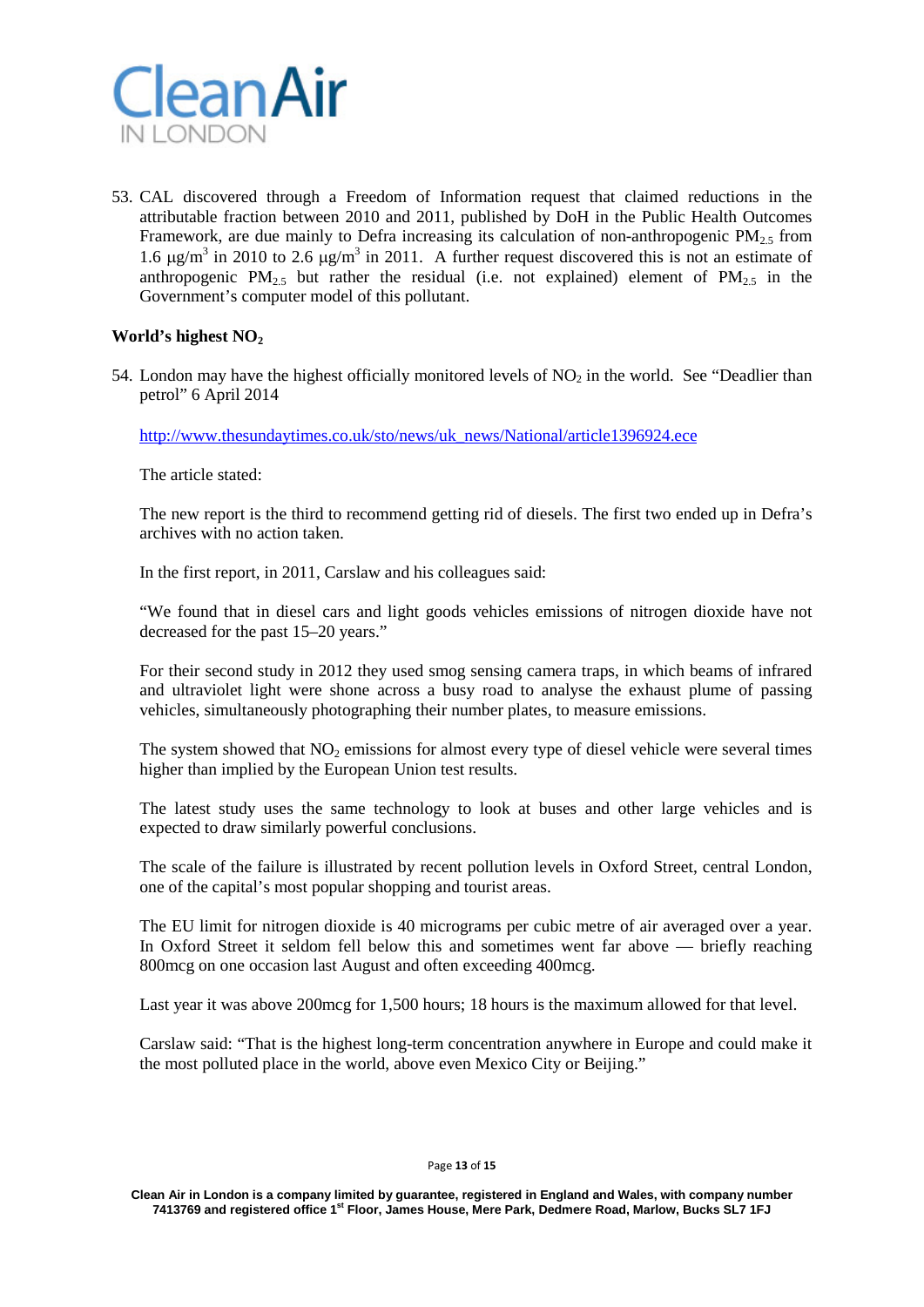

## **Other concerns about the Mayor's policies**

- 55. CAL has numerous other concerns about the Mayor's air pollution policies. These include:
- 56. CAL understands that emissions of oxides of nitrogen from local energy generation in The Royal Borough of Kensington and Chelsea may be on a trend to exceed those from transport emissions.
- 57. Well over a year after the Mayor's Office warned of risks to children in playgrounds when air pollution is HIGH, he has still not launched his Breathe Better Together programme which will reportedly warn people and seek to reduce unnecessary journeys in London on smoggy days.
- 58. The EAC will be aware the Mayor used pollution suppressants (so called glue) in the build up to the Olympics in front of air pollution monitors and/or at places most likely to warn of smog episodes or exceed legal limits respectively. A report for the Mayor showed particle levels had been reduced by up to 38% near the Upper Thames Street monitor which was at the heart of Olympic Route Network. The Mayor stopped the policy for roads after he was widely condemned.

<http://tfl.gov.uk/travel-information/improvements-and-projects/clean-air-fund>

- 59. CAL is concerned the Mayor may again be hiding air pollution in front of monitors by using more sophisticated technologies or techniques. Indications include: reported  $NO<sub>2</sub>$  levels falling at the Marylebone Road monitoring station (used to report the 'highest' levels of air pollution in London to the European Commission and the European Environment Agency) relative to levels in Oxford Street (which are not reported to Brussels); and persistent but so far unsubstantiated rumours the Mayor has sought hybrid vehicles (e.g. taxis or buses) that could switch to electric mode near air pollution monitors.
- 60. Please see also an analysis of the Mayor's track record by The Green Party.

[http://www.buzzfeed.com/matt2hawkinshotmailcouk/10-unbelievable-things-boris-johnson-has](http://www.buzzfeed.com/matt2hawkinshotmailcouk/10-unbelievable-things-boris-johnson-has-done-to-c-jznk)[done-to-c-jznk](http://www.buzzfeed.com/matt2hawkinshotmailcouk/10-unbelievable-things-boris-johnson-has-done-to-c-jznk)

61. CAL collaborated with cartoonist Andy Davey to highlight current air pollution issues in London. More than a dozen cartoons can be seen here including one relating to this Inquiry:

<https://flic.kr/s/aHsjSPbssE>

#### **Recent developments and other concerns e.g. public awareness**

62. The WHO has published two state of the art reports (REVIHAAP and HRAPIE) and declared each of diesel exhaust, particulate matter and outdoor air pollution carcinogenic to humans. A recent and highly regarded study of studies supported WHO advice in HRAPIE that the long-term health effects of  $NO_2$  on mortality as great as those of  $PM_{2.5}$  and independent to them. Given the scale of London's NO<sub>2</sub> problem, it is possible more deaths in London are attributable to NO<sub>2</sub> than